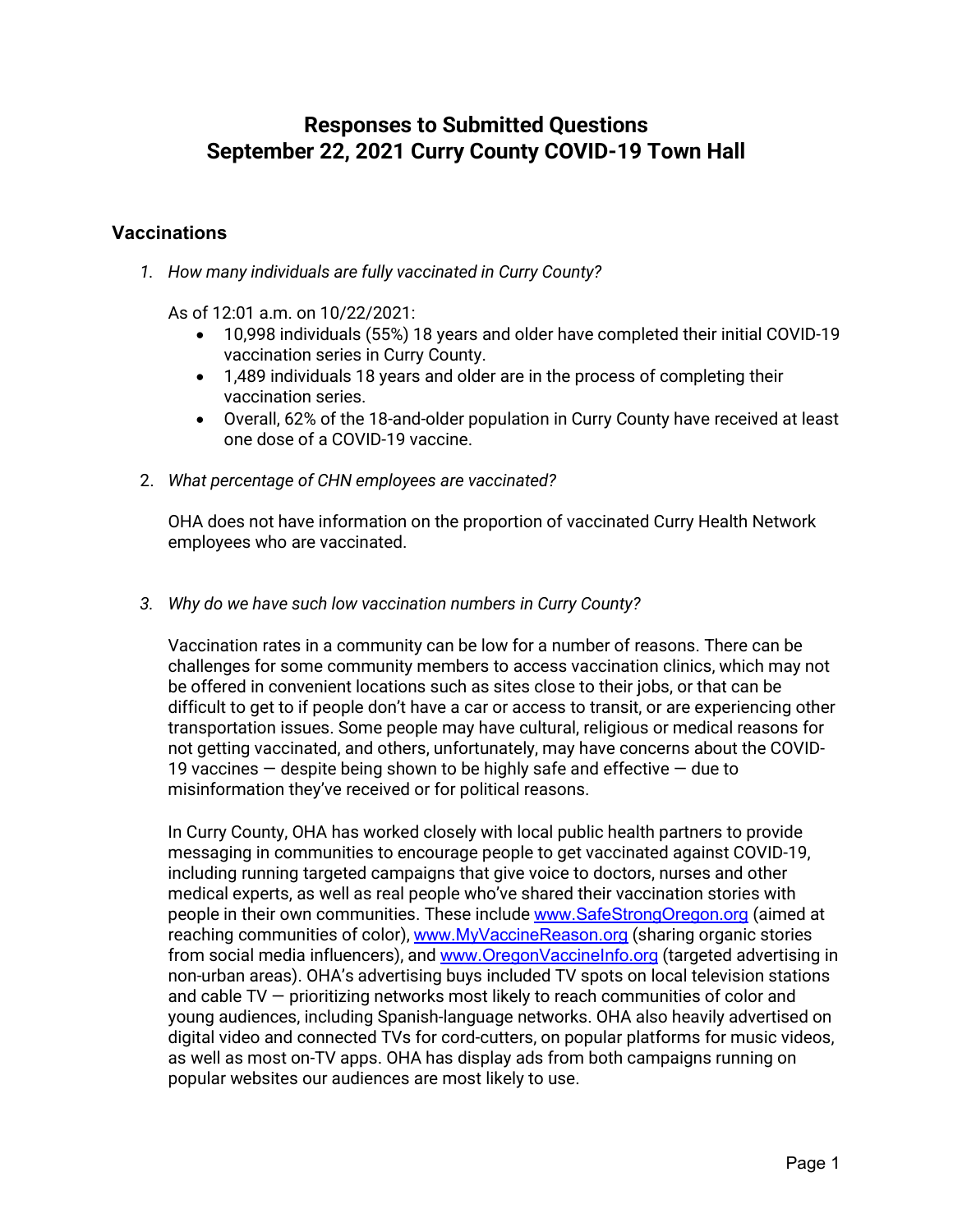*4. I understand that youth younger than 18 don't need parental permission to get vaccinated. I think the lowest age is 14. Can you confirm that and what is being done to make this known to the public, especially since we have so many people in Curry County who are adamant about NOT vaccinating their kids?*

Under Oregon law, minors 15 and older may give consent to receive medical treatment, including vaccinations, when provided by a physician, physician assistant, naturopath, nurse practitioner, dentist or optometrist, or other professionals operating under the license of these providers. Under OHA guidance, these COVID-19 vaccine-registered providers may not require consent from a parent or guardian to vaccinate someone age 15, 16 or 17. With the exception of pharmacies, most locations where COVID-19 vaccinations are provided have oversight by a medical provider.

Parental or guardian consent is required to vaccinate people ages 12–14, but the parental or guardian consent requirement does not necessarily mean a parent or guardian must go with the youth to receive the vaccination. Written consent may be obtained in advance. You should contact the vaccine provider or vaccination clinic to determine whether a parent or guardian must be present. Providers administering COVID-19 vaccinations should make it clear on their website, print materials and at the time a vaccine appointment is made what type of consent from a parent or guardian is required, and whether a parent or guardian must be present at the vaccination appointment.

*5. Do immunocompromised people have to present proof/documentation of their condition in order to receive their third dose?*

Immunocompromised people will be asked to self-attest that they have one of the following conditions when they seek their third dose:

- Are undergoing active treatment for solid tumor and hematologic malignancies.
- Have received solid-organ transplant and are taking immunosuppressive therapy.
- Have received CAR (chimeric antigen receptor)-T-cell or hematopoietic stem cell transplant (within two years of transplantation or are taking immunosuppression therapy).
- Have moderate or severe primary immunodeficiency (e.g., DiGeorge, Wiskott-Aldrich syndromes).
- Have advanced or untreated HIV infection.
- Are undergoing active treatment with high-dose corticosteroids (i.e., ≥20mg prednisone or equivalent per day), alkylating agents, antimetabolites, transplantrelated immunosuppressive drugs, cancer chemotherapeutic agents classified as severely immunosuppressive, TNF blockers, and other biologic agents that are immunosuppressive or immunomodulatory.
- *6. I am vaccinated. I have COVID-19. I received monoclonal antibody therapy by injection. I am 67 with type 2 diabetes. I am near the six-month, post-second vaccine dose. Does the therapy reduce my immune response? Should I get a booster soon than later?*

Patients who received monoclonal antibodies or convalescent plasma during COVID-19 treatment should defer vaccination, including for boosters, for 90 days after initial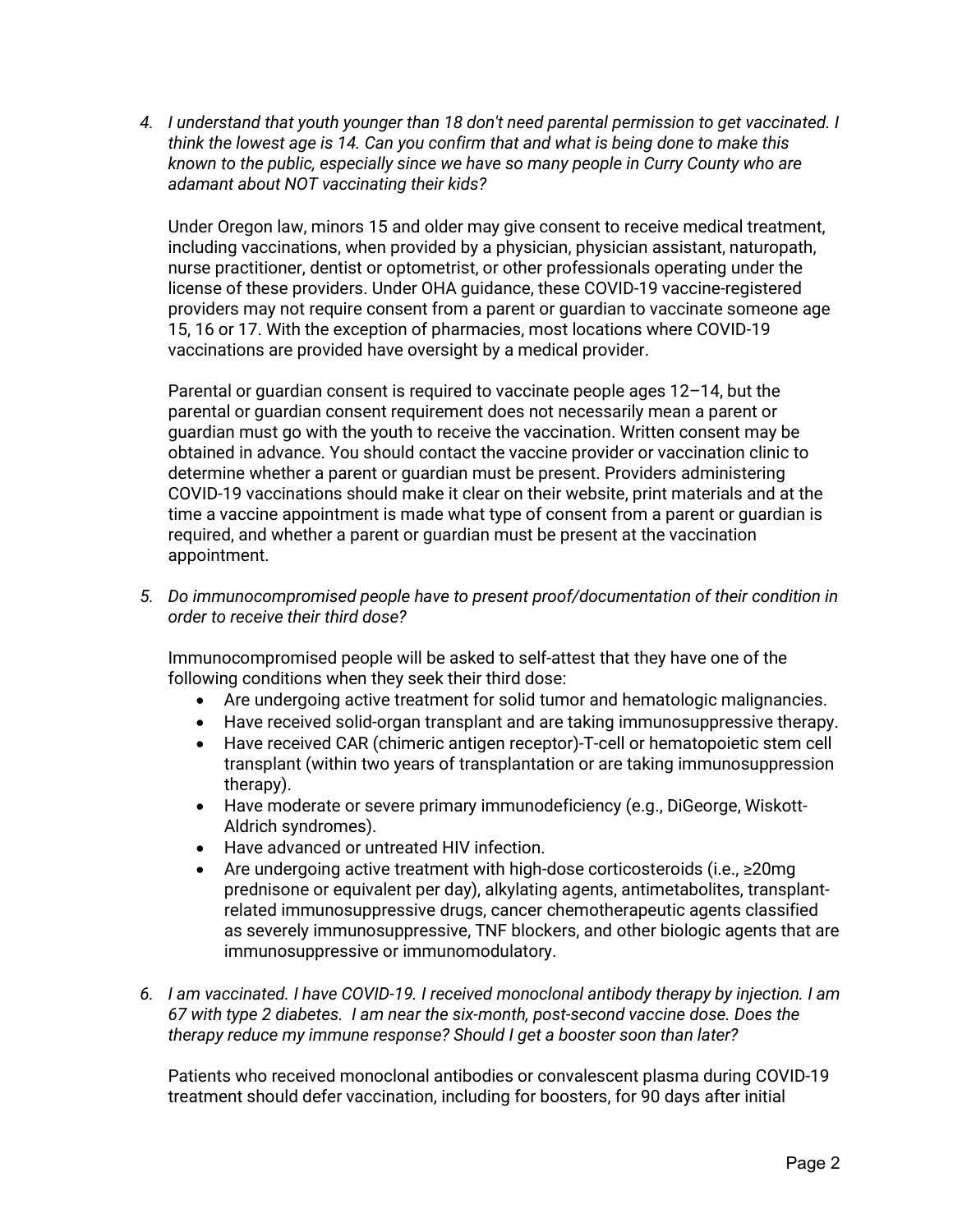infection to avoid potential immune interference. If you have additional questions, please contact your health care provider.

*7. Can my employer require a weekly test even if I am vaccinated?*

Oregon Health Authority cannot provide employment-related advice. You should review the website of the federal Equal Opportunity Commission (EEOC) and the Oregon Bureau of Labor and Industries (BOLI) for information about what employers can require with regard to COVID-19-related restrictions.

EEOC: [https://www.eeoc.gov/wysk/what-you-should-know-about-covid-19-and-ada](https://www.eeoc.gov/wysk/what-you-should-know-about-covid-19-and-ada-rehabilitation-act-and-other-eeo-laws)[rehabilitation-act-and-other-eeo-laws.](https://www.eeoc.gov/wysk/what-you-should-know-about-covid-19-and-ada-rehabilitation-act-and-other-eeo-laws)

- BOLI: [https://www.oregon.gov/boli/employers/Pages/COVID-19-resources.aspx.](https://www.oregon.gov/boli/employers/Pages/COVID-19-resources.aspx)
- *8. Am I required to get vaccinated as a homecare worker or other caregiver?*

The rule [\(OAR 333-019-1010\)](https://secure.sos.state.or.us/oard/viewSingleRule.action?ruleVrsnRsn=280799) does not apply to health care providers that only provide care in private residences if the health care provider only provides care in private residences, and none of those residences are licensed, registered or certified as a home or facility described in the definition of health care setting that is in the [rule.](https://secure.sos.state.or.us/oard/viewSingleRule.action?ruleVrsnRsn=280799) For example, an in-home care worker providing care at an apartment complex is not subject to this rule. However, an in-home care worker who provides care at a licensed adult foster home is required to comply with the rule.

*9. Which brand(s) of initial vaccinations require a booster injection? How long after completion of the initial vaccinations should the booster be administered? Which group(s) are eligible for a booster?*

For people who received the Pfizer or Moderna vaccine, booster doses are recommended for the following groups who completed their second shot at least six months ago:

- 65 years and older
- Age 18+ who live in long-term care settings
- Age 18+ who have underlying medical conditions, increased risk of social inequities, or disabilities (including intellectual and developmental disabilities).
- Age 18+ who live or work in high-risk settings.

For people who received the Johnson & Johnson (J&J) vaccine, a booster dose is recommended at least two months after the first dose.

## **Testing, Plus What to Do if COVID-19 Positive or Exposed**

*10. Provide info on what to do after you've gotten tested.*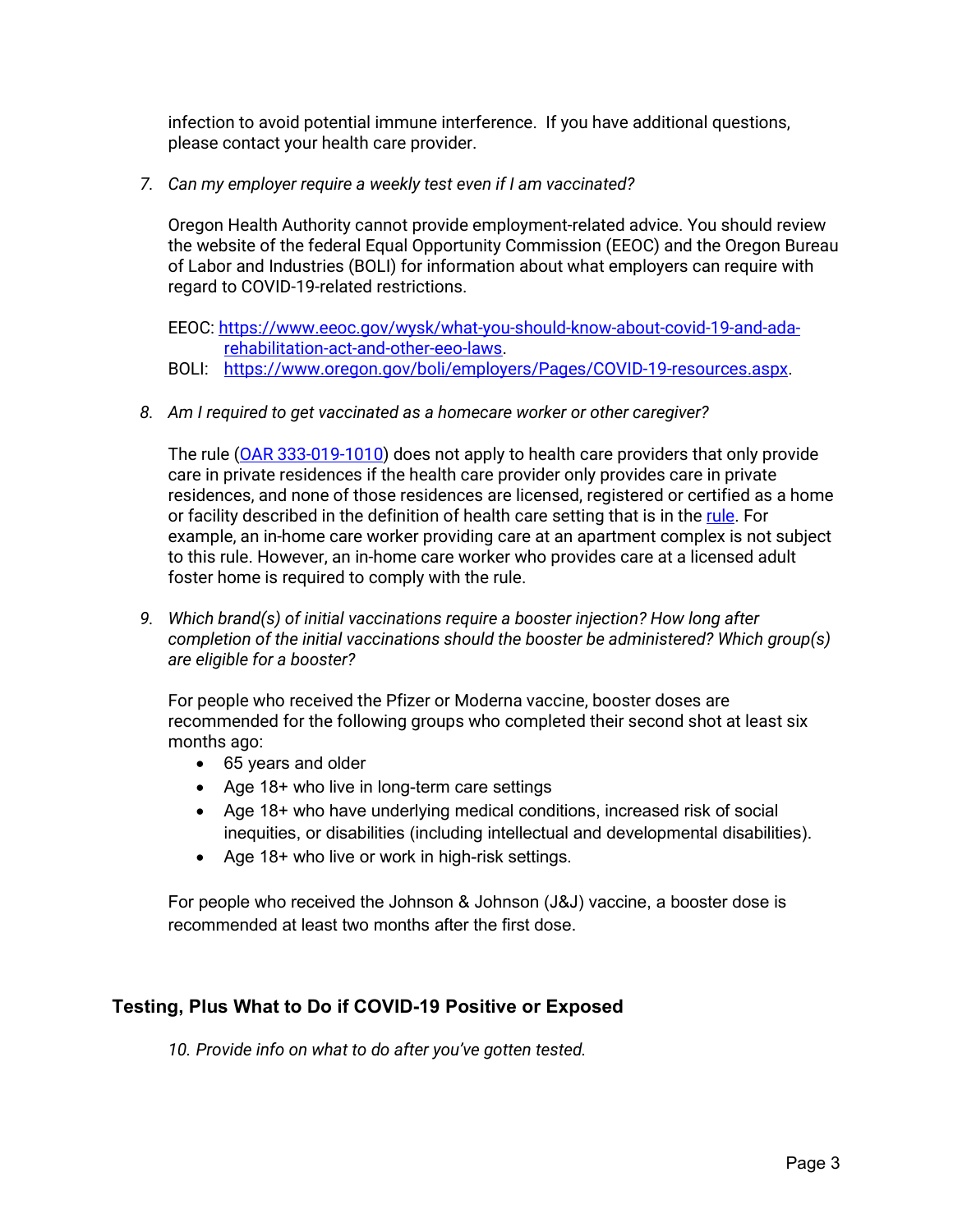Testing for COVID-19 will likely involve a health care provider taking a sample on a swab through the nose. Standard tests may take 24–48 hours or longer to get results, depending on the lab used and the demand for tests; point-of-care tests, such as antigen or antibody tests, can provide results within 15 minutes. Test results are returned to the health care provider or local public health authority, who will contact you with your results. For Curry County residents, the test results will be sent directly to Oregon Health Authority as well as the testing health care provider.

If you test positive for COVID-19, OHA staff will try to reach you to give you information about how to keep from spreading the virus to your family and friends, and how to care for yourself, and share resources available in the community that can support you while you self-isolate.

After testing positive for COVID-19, you should:

- Isolate for at least 10 days from symptom onset, or the test date if you had no symptoms.
- Stay away from others, including members of the household and pets, whether or not you have symptoms.
- Stay in a separate room from other people and use a separate bathroom if possible.
- Not share personal household items, like cups, towels and utensils.
- Wash your hands frequently.
- Call your health care provider if you develop any trouble breathing.

#### *11. If no one contacts me after I test positive, how would I contact you?*

Someone from OHA will try to call you at the phone number provided when you took the COVID-19 test. If you do not answer the call, they will try to leave a message if they are able and try to text you. Please answer your phone or return the call or text. They want to make sure you are OK, see if you need assistance isolating safely, and help you identify others who may have been exposed to COVID-19 so they do not accidentally spread it to others. Even if you do not respond, you must isolate if you tested positive or quarantine if you were exposed to someone with COVID-19 (within 6 feet of someone with COVID-19 for 15 minutes or more).

*12. When we receive a positive test, will you be able to tell us if it was the Delta variant?* 

No. COVID-19 tests do not identify the specific variant. A small representative sample of all COVID-19 specimens collected in Oregon undergo further testing to identify the variant to better understand what variants are currently circulating in the state. Currently, almost all COVID-19 cases in Oregon are the Delta variant.

*13. What supports are available for families who need to keep a child home from school when working from home isn't an option?*

All three OHA-funded community organizations in Curry County – Brookings-Harbor Food Bank, St. Timothy's Episcopal Church and Curry Homeless Coalition – can provide supports, such as rental assistance, food and utilities, to help a parent stay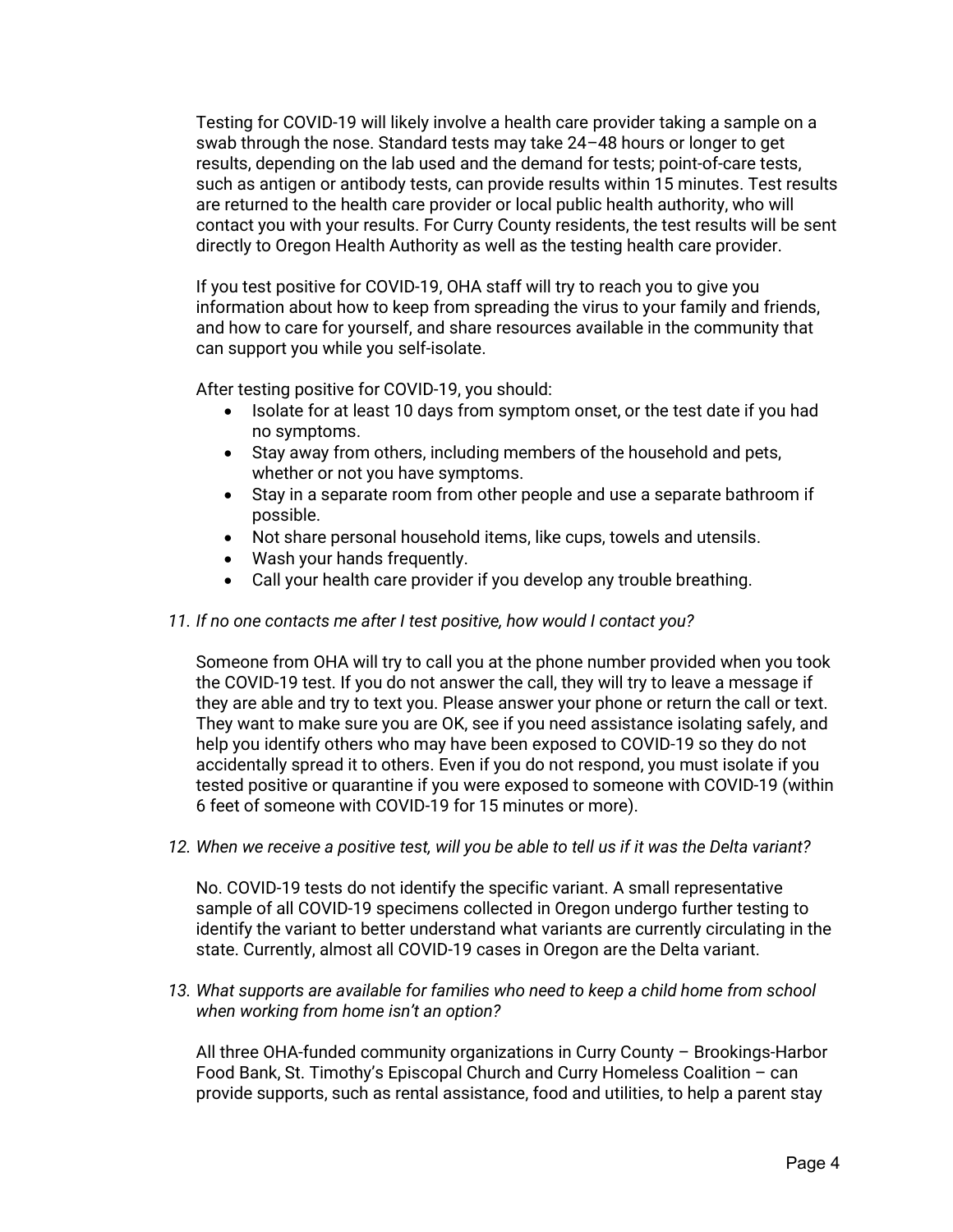home while a child is in isolation or quarantine. If there are multiple cases in a household and the family is in quarantine longer than expected, these supports can be used for each case – i.e., beyond the two-week period. The intent of the funds OHA is providing to these organizations is to enable people to stay at home and safely isolate or quarantine.

*14. My husband is immunocompromised and is seeing a pulmonologist and oncologist in the Eugene/Springfield area. If he were to test positive for COVID-19, would he be transferred ASAP regardless of the level of infection?*

OHA does not direct the health care of individual people with COVID-19. Please talk with your health care provider about this concern.

*15. Are clinics required to test me weekly if I am unvaccinated and my work requires weekly testing?*

If you work in a health care or education setting and the vaccination requirement applies to you, and you have requested and received an exception from your employer, your employer can determine reasonable safety measures for the exception. Among possible safety measures, as part of granting an exception to the vaccine requirement, an unvaccinated employee, contractor or volunteer entering the workplace might be required to wear an N95 face mask, be physically distanced from others while at the workplace, work a modified shift when there are fewer individuals at the workplace, get periodic tests for COVID-19, be given the opportunity to telework or, finally, accept a reassignment. Safety measures that an employer imposes will depend on the employee's position duties and work environment among factors. If feasible, employers may consider granting certain accommodations on a temporary basis and reviewing again after a specified period.

Clinics conducting COVID-19 testing can determine whether they will provide screening testing for unvaccinated individuals on a regular basis. If a clinic receives BinaxNOW rapid test supplies from OHA, the clinic may not use those testing supplies for screening of unvaccinated individuals. Screening tests also may not be covered by insurance.

### **Care for those with COVID-19**

*16. If insured and insurer is billed, does patient have a co-pay? (if they go to hospital due to COVID-19)*

Curry Health Network has confirmed that currently all COVID-19 related care is being covered by insurance companies. If a patient received care "unrelated" to COVID-19, the insurance company will pay what is required by contract and the patient would be responsible for their portion depending on the insurance provider and plan. Uninsured patients are billed to a COVID-19 relief fund paid by the federal government. So, for COVID-19 care, patients are not expected to pay anything out of pocket. If a patient has received a bill for COVID-19 care, testing, vaccination or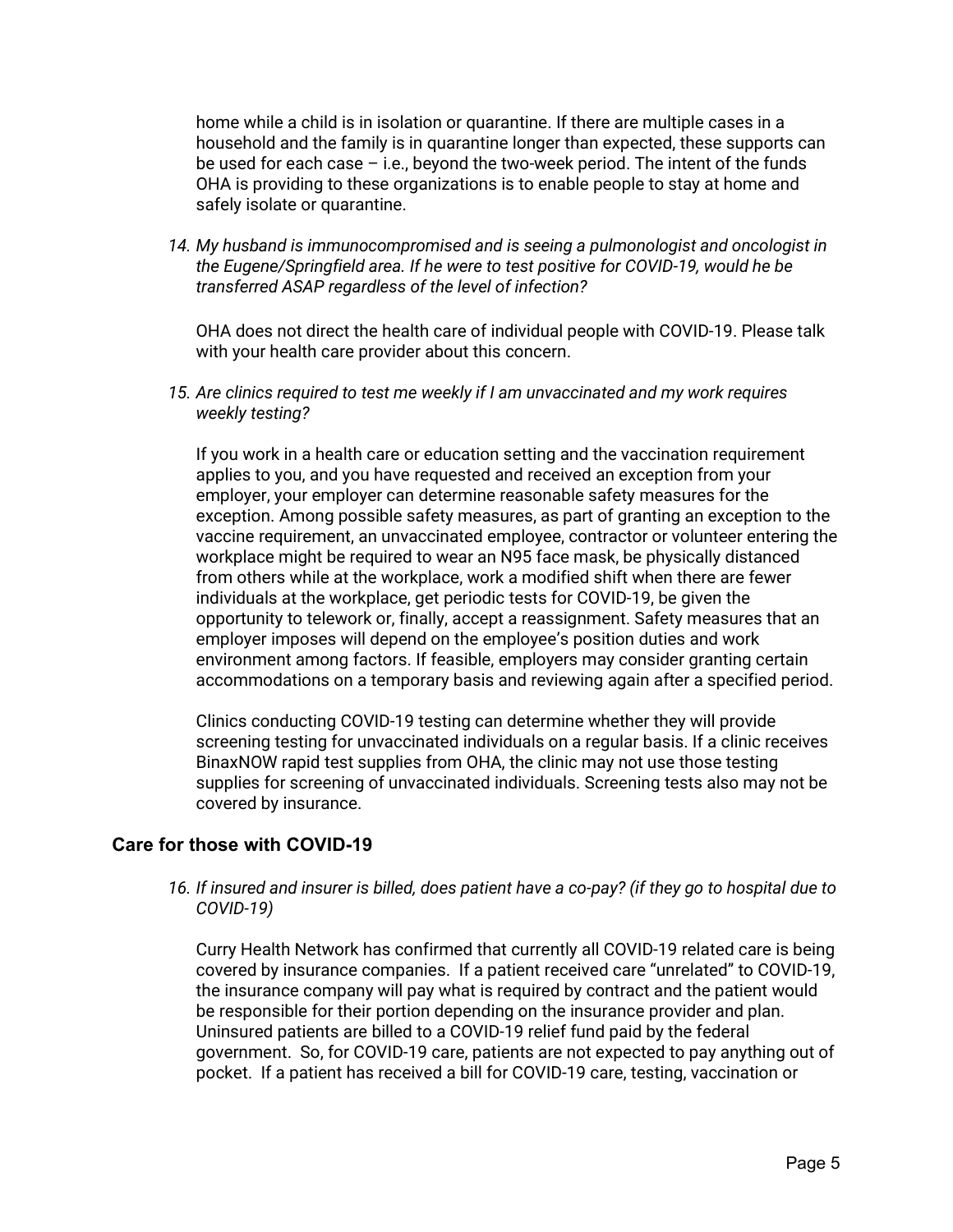other services, please contact the Curry Health Network Business Office so they can review the specific situation.

*17. After some frustrating appointments with local providers, I'd like to know if they are being supplied by a state or federal health authority with the latest information on COVID-19 and its lingering effects. Some providers appear not to be aware of the varied symptoms of long COVID-19 and other lingering effects from COVID-19 or the vaccines. I* know that it is difficult to keep abreast when the developing research keeps adjusting *what is known. I hope the providers are not left to dig through reputable online sources as we the patients are. Once again patients are being met with doubt when describing their faltering state. I read that this is a nationwide problem.*

Local, state and federal public health officials work diligently to stay up to date on the latest research findings, health guidance and other developments related to short- and long-term symptoms of COVID-19, and pass that information to health care providers around the state through a number of means, such as advisories through the state's Health Alert Network that thousands of health care providers subscribe to, as well as through webinars and other online trainings offered by the state and local public health authorities.

*18. Since both vaccinated and unvaccinated individuals can spread this disease, I expect there to be an ongoing increase in cases. My questions relate to what the policies are regarding therapeutics that can alleviate both some of the symptoms and lessen the severity of infections and the resulting hospitalizations.*

#### *a. What therapeutics are available?*

Getting a COVID-19 vaccine along with wearing a mask remains the most effective way to prevent COVID-19 infections, severe COVID-19 complications, hospitalizations and deaths.

Most people who get COVID-19 will be able to manage their illness and symptoms at home.

There are several therapies that can be used to help manage COVID-19 symptoms, including monoclonal antibodies, remdesivir and corticosteroids. Use of these therapies must be determined by the treating health care provider because treatment will depend on the individual situation.

#### *b. Do local physicians prescribe Ivermectin, hydroxychloriquine, etc., and monoclonal antibodies?*

OHA cannot speak to what local health care providers are doing. However, currently available data do not show ivermectin is effective against COVID-19 and the Food and Drug Administration (FDA) has not authorized or approved ivermectin for use in preventing or treating COVID-19. The FDA revoked the emergency use authorization (EUA) for hydroxychloroquine for the treatment of COVID-19 on June 15, 2020, after results from several clinical trials failed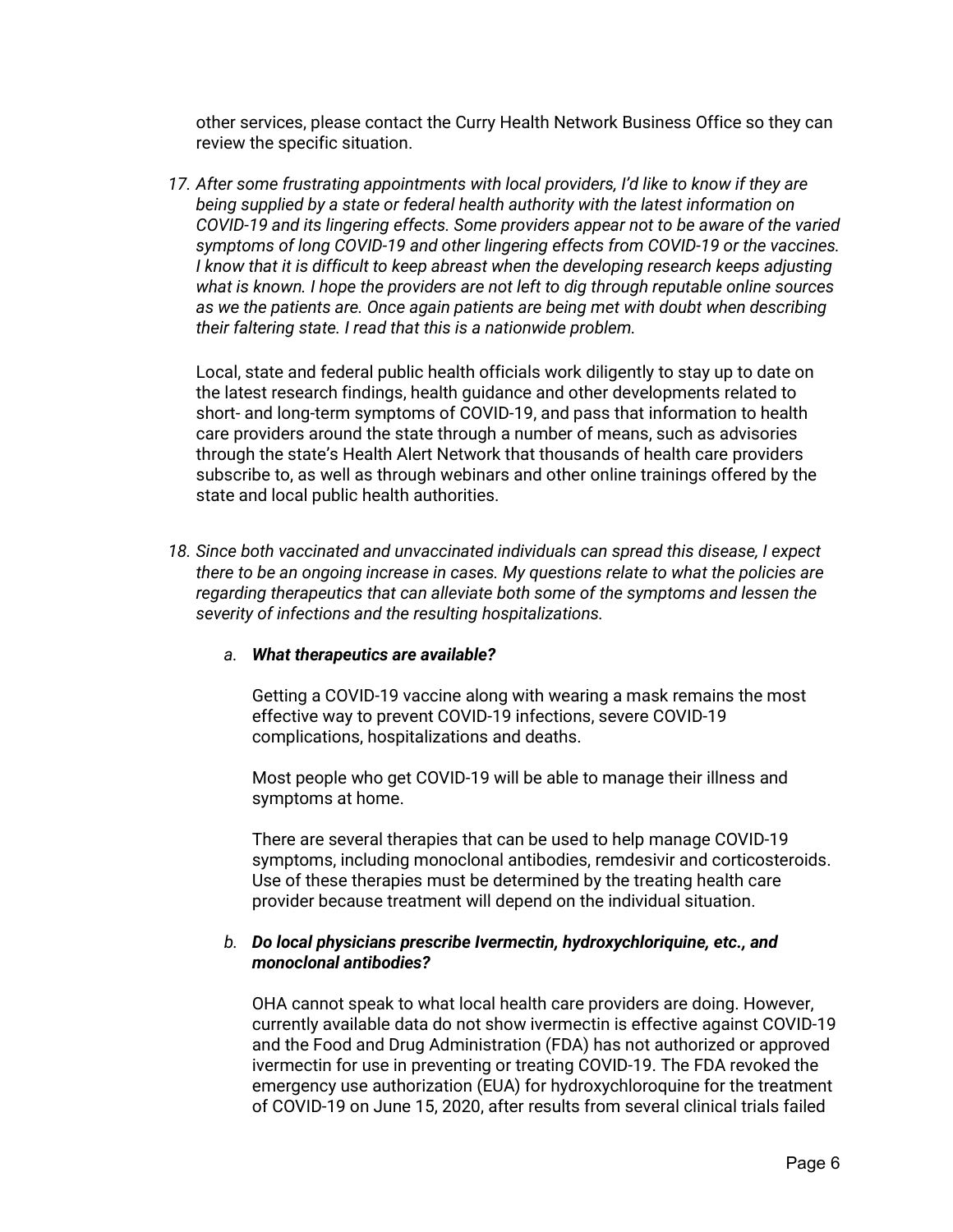to show that it was safe and effective for treating or preventing COVID-19. The National Institutes of Health (NIH) COVID-19 Treatment Guidelines Panel also recommends against the use of chloroquine or hydroxychloroquine and/or azithromycin for the treatment of COVID-19. FDA: [https://www.fda.gov/consumers/consumer-updates/why-you-should-not](https://www.fda.gov/consumers/consumer-updates/why-you-should-not-use-ivermectin-treat-or-prevent-covid-19)[use-ivermectin-treat-or-prevent-covid-19](https://www.fda.gov/consumers/consumer-updates/why-you-should-not-use-ivermectin-treat-or-prevent-covid-19) NIH: [https://www.covid19treatmentguidelines.nih.gov/therapies/antiviral](https://www.covid19treatmentguidelines.nih.gov/therapies/antiviral-therapy/chloroquine-or-hydroxychloroquine-and-or-azithromycin/)[therapy/chloroquine-or-hydroxychloroquine-and-or-azithromycin/](https://www.covid19treatmentguidelines.nih.gov/therapies/antiviral-therapy/chloroquine-or-hydroxychloroquine-and-or-azithromycin/)

#### *c. Are these medicines and treatments available and used at the hospital?*

Currently the only treatment for COVID-19 approved by the FDA are monoclonal antibodies.

*Will local pharmacists fill those medicines if they are prescribed?* Not all pharmacies will fill prescriptions for these therapeutics, even when legally prescribed by a physician in parts of the country. OHA does not have details about what individual pharmacies are doing. However, many pharmacies stock COVID-19 vaccines and getting vaccinated is one of the most important things anyone can do to help end the pandemic.

*d. Are monoclonal antibodies available locally? Do they have to be given in the ER, rather than after hospital admission? (I understand if you are already admitted to the hospital, monoclonal antibodies are often not allowed....only if you receive them in ER prior to admission.)*

Coast Community Health Center and Curry Health Network are able to order monoclonal antibodies from OHA. However, at times, monoclonal antibodies supply may be limited as OHA receives its allocation from the federal government.

There are two ways that monoclonal antibodies are given: intravenously (IV) or by injection under the skin. Depending on how the therapy is given, there may be limitations on where it is available. Monoclonal antibody therapy is most effective when given within the first few days after symptom onset.

#### *e. What are we, in this area, doing to provide, encourage and access these types of therapeutics?*

OHA is releasing information to providers and the public through a variety of communication channels (social media, OHA vaccine blog, OHA website, etc.) about monoclonal antibodies and future therapeutics. OHA also hopes to publish the weekly list of sites ordering monoclonal antibodies through the federal government (and allocated by OHA) on the OHA website in the coming weeks. OHA is working on culturally responsive and equitable strategies to amplify the message regarding availability of monoclonal antibodies through our community engagement teams and community messengers.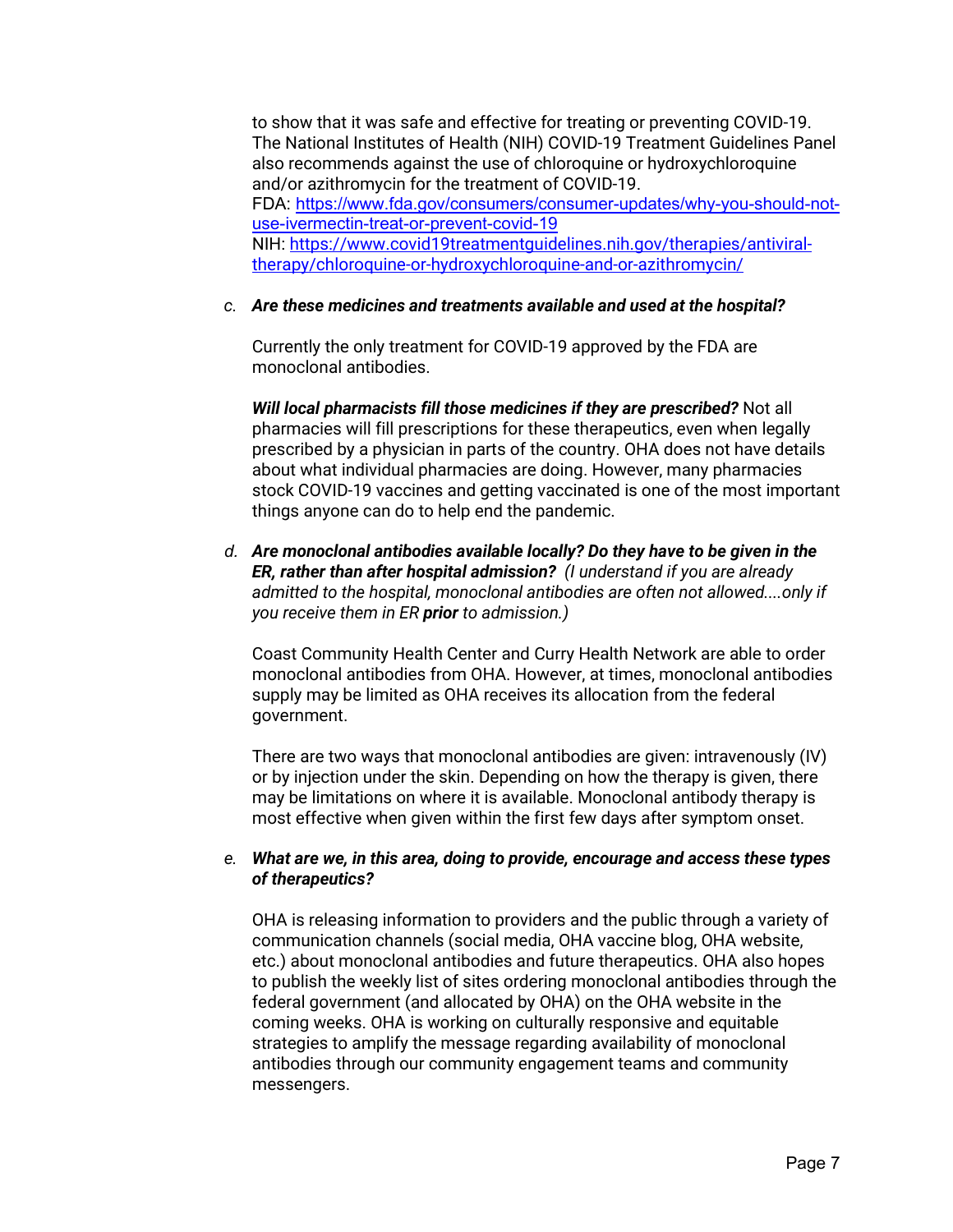*19. Please can you share any new information or any updates regarding monoclonal antibody treatments for Curry County? Is there may a plan being hatched or one already in the works?*

Please see above.

*20. Our "info queue" indicates that CCH is already providing monoclonal antibody treatment in Coos County, and quite possibly could have monoclonal antibody treatments in Port Orford as early as the next few weeks. Is this information correct? What else can you share about CCH providing this treatment?*

Coast Community Health Center is giving monoclonal antibodies treatment at its Port Orford location.

### **Data, Statistics, and Where to Find Info and Resources**

*21. Have we had many people transferred out of the area?*

During the peak of the COVID\_19 Delta variant surge, hospitals throughout Oregon were above capacity and a few patients had to be transferred from Curry Health Network (emergency room) to Boise ID, Reno NV and San Francisco CA. This was for a brief period. Hospital bed capacity has improved in Oregon and Curry Health Network is not experiencing delays in transfers to neighboring facilities at this time.

*22. Is the CHN COVID-19 triage line still available?*

The COVID-19 Triage Line is not operational at this time.

### **Enforcing COVID-19 Safety Protocols**

*23. People aren't masking in the farmers market. What can people do if mask mandates aren't being followed* 

Employees or concerned customers in Oregon who want to report hazards at a worksite, such as people not complying with masking requirements, may submit a complaint to the Oregon Occupational Safety and Health Agency (OR-OSHA):

Complaint website: <https://osha.oregon.gov/workers/Pages/index.aspx> Medford OR-OSHA Field Office Enforcement Phone: 541-777-6030

*24. How can community spread be kept at a minimum while large gatherings are still happening? For example, a couple of weeks ago, there were hundreds of church members from two local churches congregating at Azalea Park in Brookings. While the event was outdoors, there could easily have been exposure to COVID-19. Shouldn't our local governments be more proactive in limiting community spread?*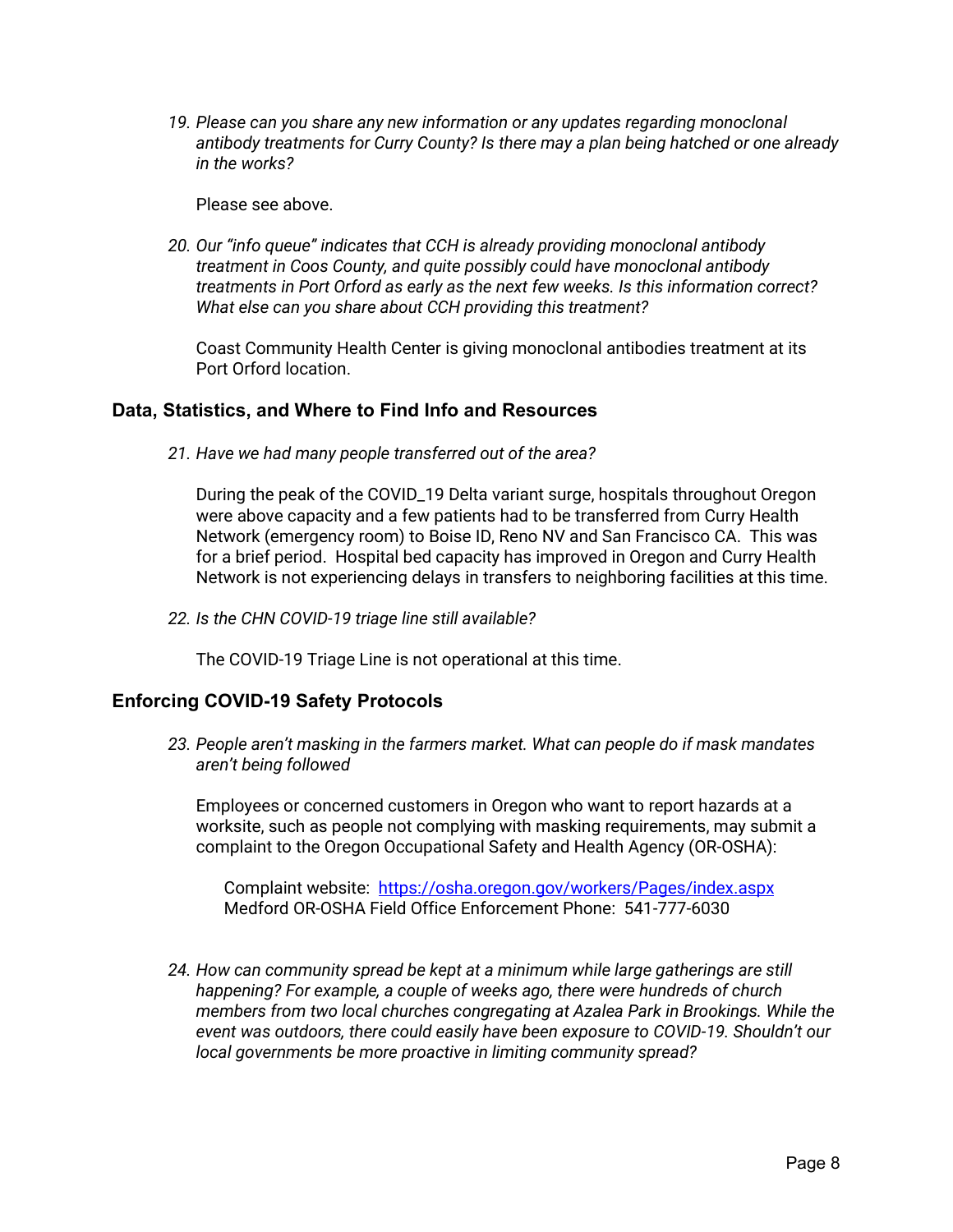Oregon Health Authority and local public health authorities have been clear about the risks of attending large gatherings and events during the pandemic, particularly as cases, hospitalizations and deaths have surged due to the prominence of the highly transmissible Delta variant. These gatherings, where large numbers of people, particularly unvaccinated individuals, may be within close proximity of others and not wearing masks, can cause COVID-19 to spread very quickly. As we've stated in our guidance, if you are unvaccinated or at risk for severe COVID-19 illness, you should wear a mask and physically distance from others when in groups or large gatherings. Here's our guidance documents that would apply:

- COVID-19 Public Health Recommendations for the General Public: <https://sharedsystems.dhsoha.state.or.us/DHSForms/Served/le2342D.pdf>
- Wearing Masks, Face Coverings and Face Shields and Physically Distancing in Public Settings: [https://sharedsystems.dhsoha.state.or.us/DHSForms/Served/le2288K\\_R.pdf](https://sharedsystems.dhsoha.state.or.us/DHSForms/Served/le2288K_R.pdf)
- *25. What are the school's response to non-compliance?*

When students do not comply with mask wearing, school staff provide positive reminders. If a student is purposefully not complying, the school will work to determine a different placement option. Oregon Department of Education rules state that if a student refuses to wear a mask, the school cannot provide in person instruction to that student.

*26. OHA has "taken over" Curry County's Public Health, yet neither OHA nor the Governor's Office responds to questions, nor do they appear to be enforcing public health regulations/requirements, including those related to COVID-19. Who is accountable and how do we attain the public health services required?*

On April 28, 2021, the Curry County Board of Commissioners voted to transfer its local public health authority to Oregon Health Authority. As of May 2, 2021, OHA assumed responsibility for providing limited public health services to protect the public's health in Curry County, including:

- Monitoring communicable diseases and controlling outbreaks, including the COVID-19 pandemic response.
- Ensuring access to safe drinking water.
- Ensuring access to WIC services.
- Licensing and inspecting food, pool and lodging facilities.

OHA is unable to replicate a local public health department in those jurisdictions that have chosen to transfer their local public health authority to the Oregon Health Authority. OHA partners with community-based organizations, healthcare partners and others to help expand the reach of limited public health services in the county.

In partnership with OR-OSHA, Oregon Department of Education, and other state agencies, OHA supports the development and enforcement of COVID-19 guidance and policies. Depending on the specific COVID-19 rules, OHA is not always the